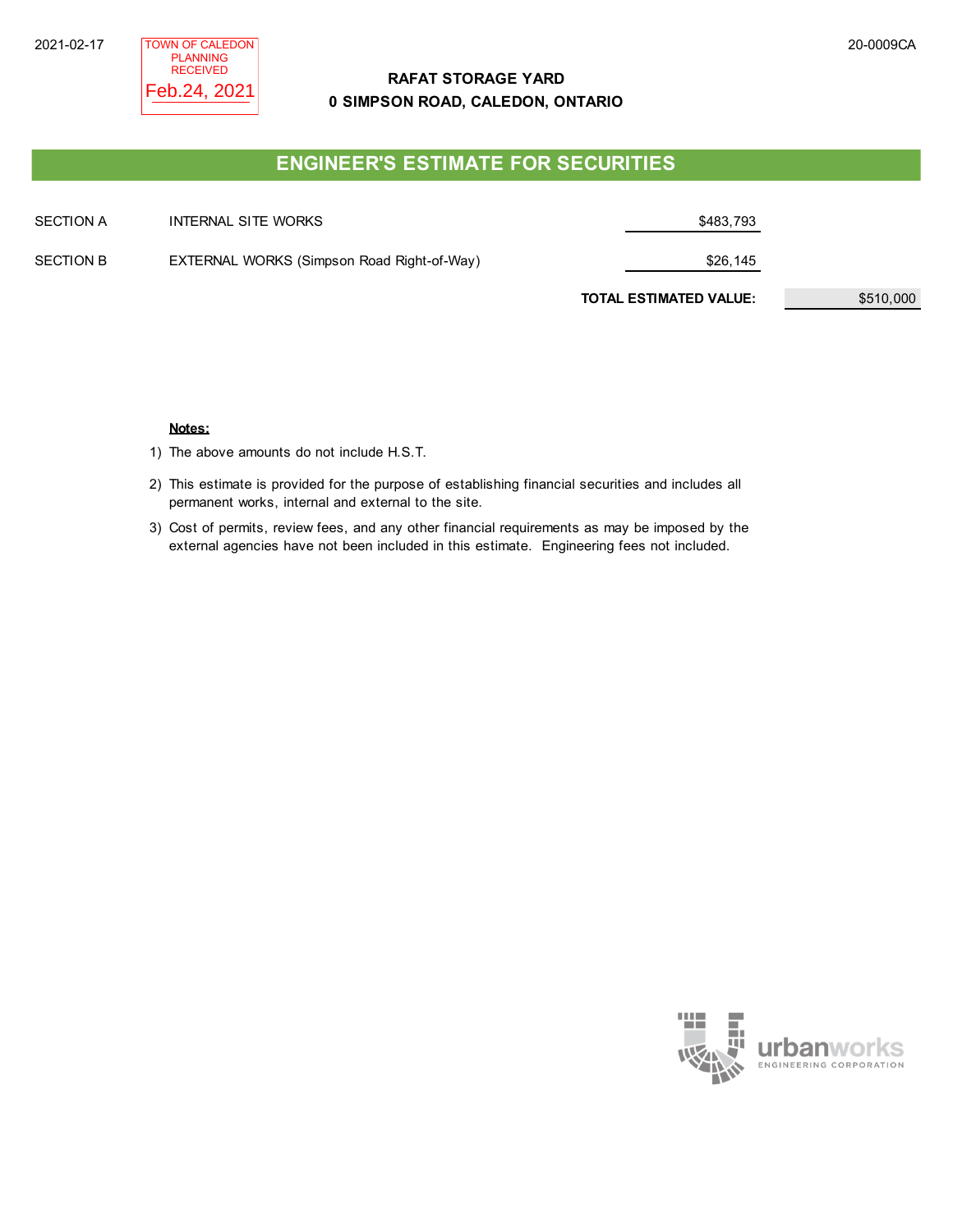# **SECTION A - INTERNAL SITE WORKS (0 Simpson Road)**

| <b>ITEM</b> | <b>DESCRIPTION</b>                                                                    | <b>QUANTITY</b> | <b>UNIT</b> | UNIT PRICE (\$) | TOTAL (\$)   |
|-------------|---------------------------------------------------------------------------------------|-----------------|-------------|-----------------|--------------|
|             |                                                                                       |                 |             |                 |              |
| $A-1$       | <b>Site Preperation</b><br>Clearing of site.                                          | 1               | L.S.        | \$10,000.00     | \$10,000.00  |
|             |                                                                                       |                 |             |                 |              |
| A-2         | Removal of excess fill material.                                                      | 4,935           | CU.M.       | \$3.00          | \$14,805.00  |
| A-3         | Relocation of existing stone retaining wall.                                          | 165             | L.M.        | \$8.00          | \$1,320.00   |
| A-4         | Relocation of existing 1.8m high privacy fence.                                       | 165             | L.M.        | \$7.00          | \$1,155.00   |
|             |                                                                                       |                 |             |                 |              |
| A-5         | <b>Storm Servicing</b><br>250mm PVC storm pipe                                        | 60              | L.M.        | \$200.00        | \$12,000.00  |
|             |                                                                                       |                 |             |                 |              |
| A-6         | 375mm PVC storm pipe                                                                  | 3               | L.M.        | \$225.00        | \$675.00     |
| A-7         | 450mm PVC storm pipe                                                                  | 134             | L.M.        | \$250.00        | \$33,500.00  |
| A-8         | 200mm orifice tube (including 450mm to 200mm reducer)                                 | 1               | L.M.        | \$450.00        | \$450.00     |
| A-9         | Catch basin including concrete apron                                                  | 4               | EACH        | \$3,200.00      | \$12,800.00  |
| A-10        | Manhole or CB Manhole including grate or cover (1200mm)                               | 3               | EACH        | \$3,000.00      | \$9,000.00   |
| A-11        | Stormwater Storage Chamber (243m3)                                                    | 1               | <b>EACH</b> | \$44,000.00     | \$44,000.00  |
|             |                                                                                       |                 |             |                 |              |
| A-12        | <b>Roadworks (Parking Area)</b><br>Supply, placement and compaction of the following: |                 |             |                 |              |
|             | (a) 450mm depth of 50mm crusher-run limestone                                         | 8,125           | SQ.M.       | \$26.00         | \$211,250.00 |
|             | (b) 150mm depth of 20mm crusher-run limestone                                         | 8,125           | SQ.M.       | \$12.00         | \$97,500.00  |
|             | <b>Roadworks (Entrance)</b>                                                           |                 |             |                 |              |
| A-13        | Supply, placement and compaction of the following:                                    |                 |             |                 |              |
|             | (a) 300mm thickness of Granular B (or crusher-run equivalent)                         | 102             | SQ.M.       | \$20.00         | \$2,040.00   |
|             | (b) 150mm thickness of Granular A (or crusher-run equivalent)                         | 102             | SQ.M.       | \$12.00         | \$1,224.00   |
|             | (c) 50mm thickness of HL8 binder course asphalt                                       | 102             | SQ.M.       | \$10.00         | \$1,020.00   |
|             | (d) 40mm thickness of HL3 surface course asphalt                                      | 102             | SQ.M.       | \$8.00          | \$816.00     |
| A-14        | Barrier Curb including formwork and placement                                         | 48              | L.M.        | \$150.00        | \$7,200.00   |

SUBTOTAL \$460,755.00

+5% CONTINGENCIES \$23,037.75

**TOTAL CARRIED FORWARD TO SUMMARY S483,792.75**